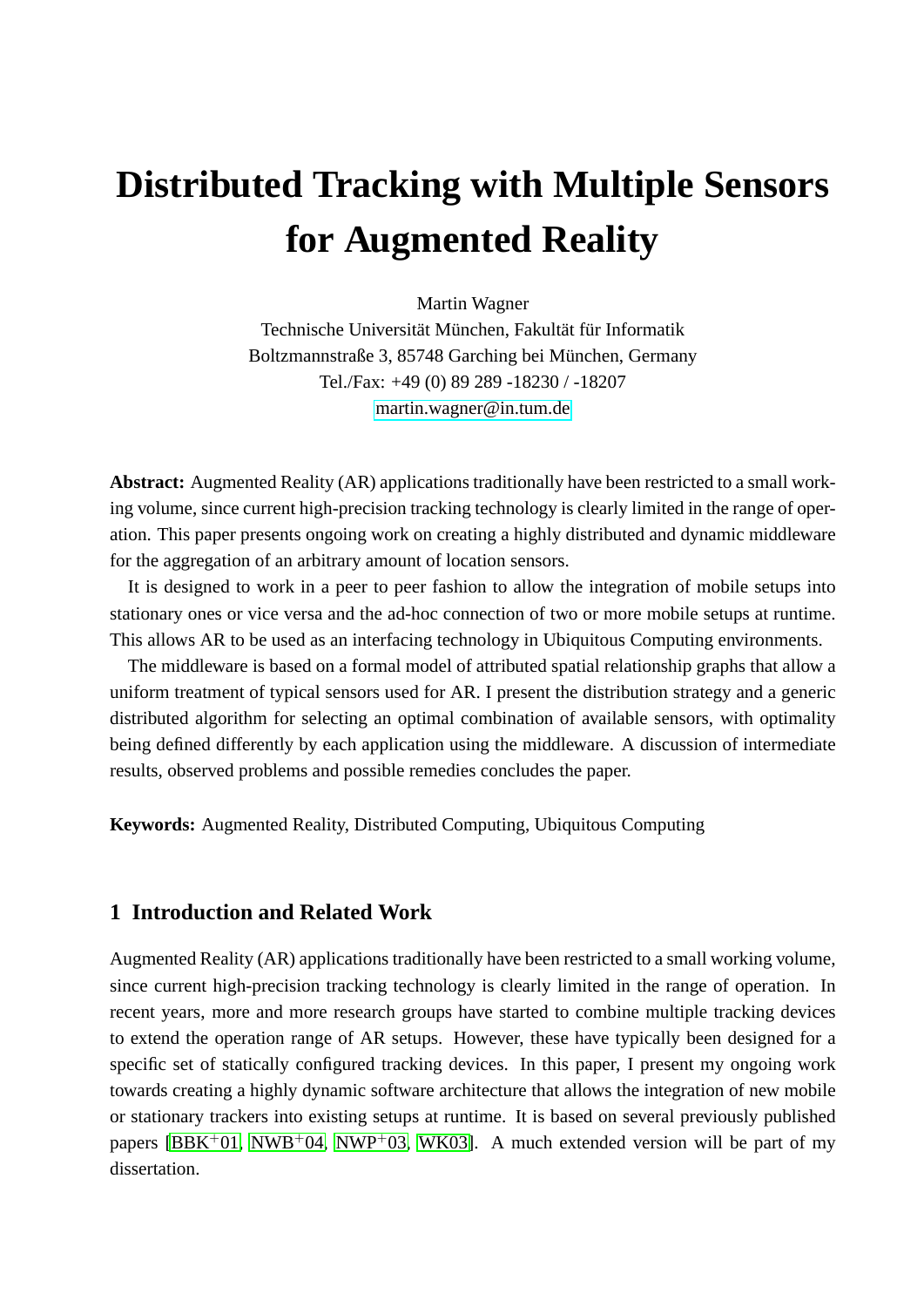#### **1.1 Merging Ubiquitous Computing and Augmented Reality**

Augmented Reality focusses on enriching the user's experience of the real world by mixing in representations of virtual data. Most often, Head Mounted Displays (HMDs) are used to provide visual augmentations, however, other sensations such as sound can be used as well. Today's AR setups usually have a working volume that is restricted to the extent of a particular tracking technology. The massive amount of sensing and rendering technology involved have only recently allowed mobile AR to get usable [\[FMHW97,](#page-10-1) [PT01,](#page-11-3) [RS04\]](#page-11-4). Still, the tracking technology used in such setups is either a single one, most often DGPS, or a static predefined combination of a small number of trackers.

Mark Weiser envisions Ubiquitous Computing (UbiComp) [\[Wei93\]](#page-11-5) as a "calm" technology where computing devices blend into the background, being available to users without them being aware of it. To let this vision come true, massive amounts of tiny sensors have to be deployed both in the environment and on the users themselves, all being networked and thus providing a maximum of contextual information to actually let the environment do what the user *wants* instead of what she or he explicitely *tells* the system by arcane commands given by a user interface as known today.

Using AR as an interfacing technology for UbiComp applications seems a natural fit – the user interface could be interwoven with the real world, thus letting Weiser's vision come true. However, several hard problems have to be solved to realize this idea, ranging from system architecture aspects to security and privacy concerns. In this paper, I focus on finding solutions to the subproblem of sensors used for location tracking by means of providing a suitable middleware.

Both AR and UbiComp applications rely heavily on positional information. However, the requirements differ significantly. Sensors in AR applications are scarce and usually deliver very precise position and orientation data with high update rates. This is necessary to let the user immerse into the augmented world. If data is inaccurate or delayed, the illusion of the virtual information being real gets lost. In contrast, UbiComp sensors are very numerous and sense many quantities. According to Beigl et al. [\[BKZD04\]](#page-10-2), motion sensors are used in most UbiComp applications, but the typical ball or mercury switches or accelerometers can not be used directly to get spatial relations between objects that would be necessary to enable AR applications.

The goal of my work is to define a system that fulfills the realtime and accuracy requirements of AR applications in addition to the distribution and large-scale requirements of typical UbiComp applications. The system is based on a formal model described in section [2](#page-2-0) that allows a uniform description of sensor networks. The implementation concept I propose in section [3](#page-5-0) is highly distributed, thus allowing ad-hoc connections of multi-sensor setups at runtime. Some results of the actual implementation based on our *Distributed Wearable Augmented Reality Framework (DWARF)* [\[BBK](#page-10-0)<sup>+</sup>01] are described in section [4.](#page-9-0)

#### **1.2 Related Work**

The idea of combining multiple sensors for location tracking is not new as such. Several software frameworks exist, the most notable being OpenTracker  $[RS01]$  and  $VRPN$   $[THS+01]$ . Both pro-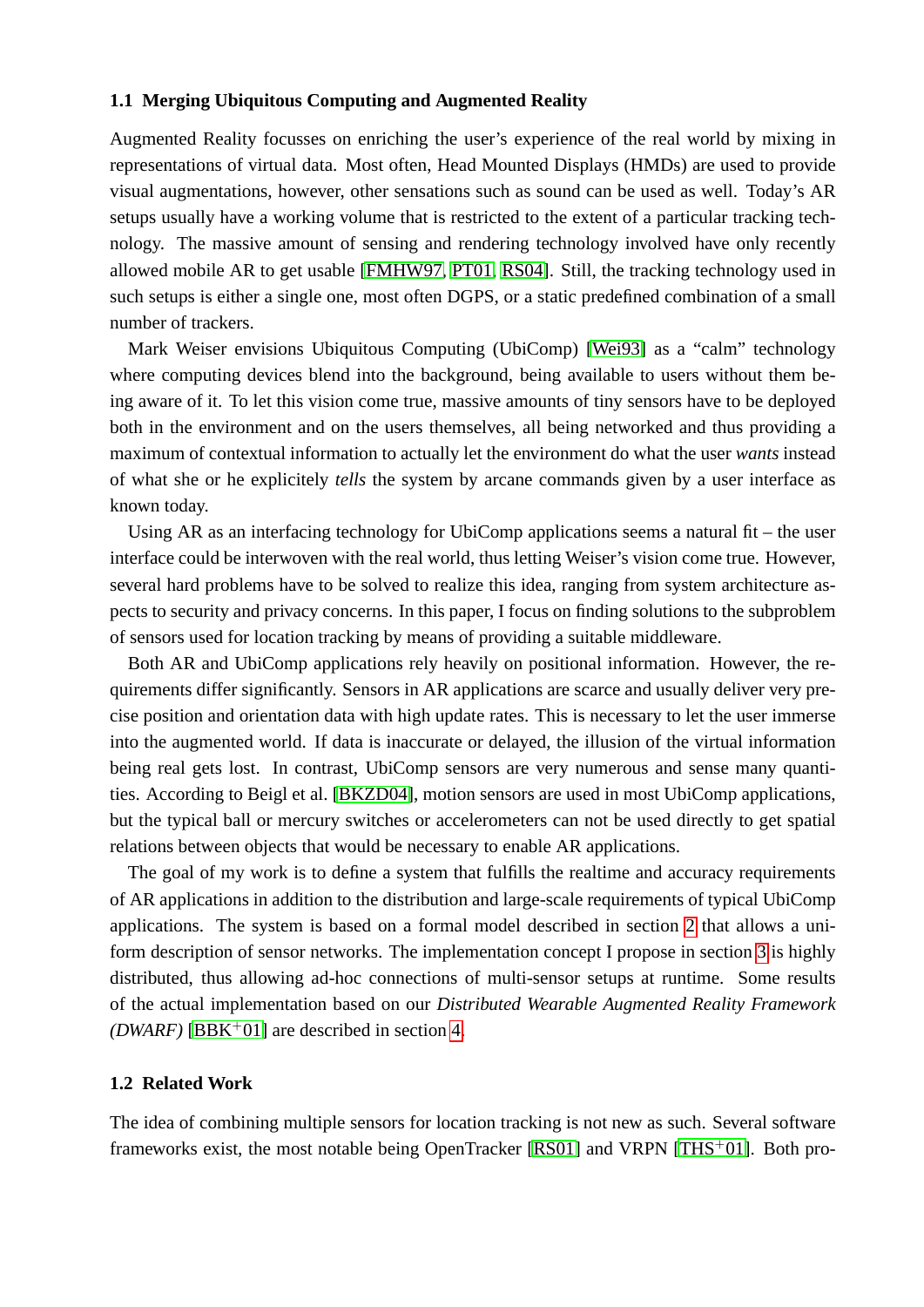vide an abstraction layer between the sensors and the application and offer the facility to integrate many commercial tracking devices.

Hightower et al. [\[HBB02\]](#page-11-8) propose a layered software model, the *Location Stack*, to structure the sensor fusion problem in UbiComp environments similar to the OSI network layer model. They apply this abstract model to the Easy Living project  $[BMK^+00]$  which is in scope similar to my work on bringing AR to UbiComp environments. However, the sensors they actually deal with are clearly limited in accuracy, update rate and degrees of freedom. The architecture presented in this paper aims at overcoming these restrictions.

Hallaway and Hoellerer [\[HHF04,](#page-11-9) [HHTF01\]](#page-11-10) put much more focus on integrating sensors suitable for AR. They put much thought into correctly predicting the overall accuracy and use of this knowledge to adapt the resulting system's look and feel. The architecture they describe is rather static and does not allow the integration of new mobile sensing devices at runtime.

# <span id="page-2-0"></span>**2 Formal Model: Ubiquitous Tracking**

The formal model described in this section forms the base of the sensor fusion middleware. It has been specified in collaboration with Joseph Newman from TU Wien. We call this model and the efforts built on top of it *Ubiquitous Tracking (Ubitrack)*. A detailed description can be found in a previous publication  $\text{[NWP}^+03]$  Here I present the key concepts.

The goal of the Ubitrack model is to provide, at any point in time, an optimal estimate of the spatial relationships between arbitrary objects. How optimality is defined, depends on the specific application interested in a particular relationship.

#### **2.1 Spatial Relationship Graphs**

As proposed by Brumitt et al. [\[BKMS00\]](#page-10-4), we use a directed graph to model spatial relationships. Real or virtual objects are modeled as nodes in this so-called *SR Graph*, whilst spatial relationships are represented as edges. For the sake of clarity, we introduce three different graphs:

**Real World Relationships** This ideal model of the spatial arrangement in the world is the final goal we aim at. The graph is transitive, symmetric and reflexive, i.e., if we know the relationships between objects  $A$  and  $B$  and between  $B$  and  $C$ , we also know the relationship between  $A$  and  $C$ . All relationships stored in the graph's edges are without error. The spatial relationships get stored by an attribution scheme W, mapping every pair  $XY$  of two nodes of the graph's node set N onto a function  $w_{XY}$  describing the spatial relationship between the objects X and Y over time. Thus, W can be written as follows:

$$
\mathbf{W} : (\Omega = N \times N) \to w, \text{ where } w : D_t \to \mathbb{R}^{4 \times 4}
$$
 (1)

 $D_t$  is the source time domain, mapped by w onto the target spatial relationship domain. This definition matches the output of common tracking devices, yielding spatial relationships for different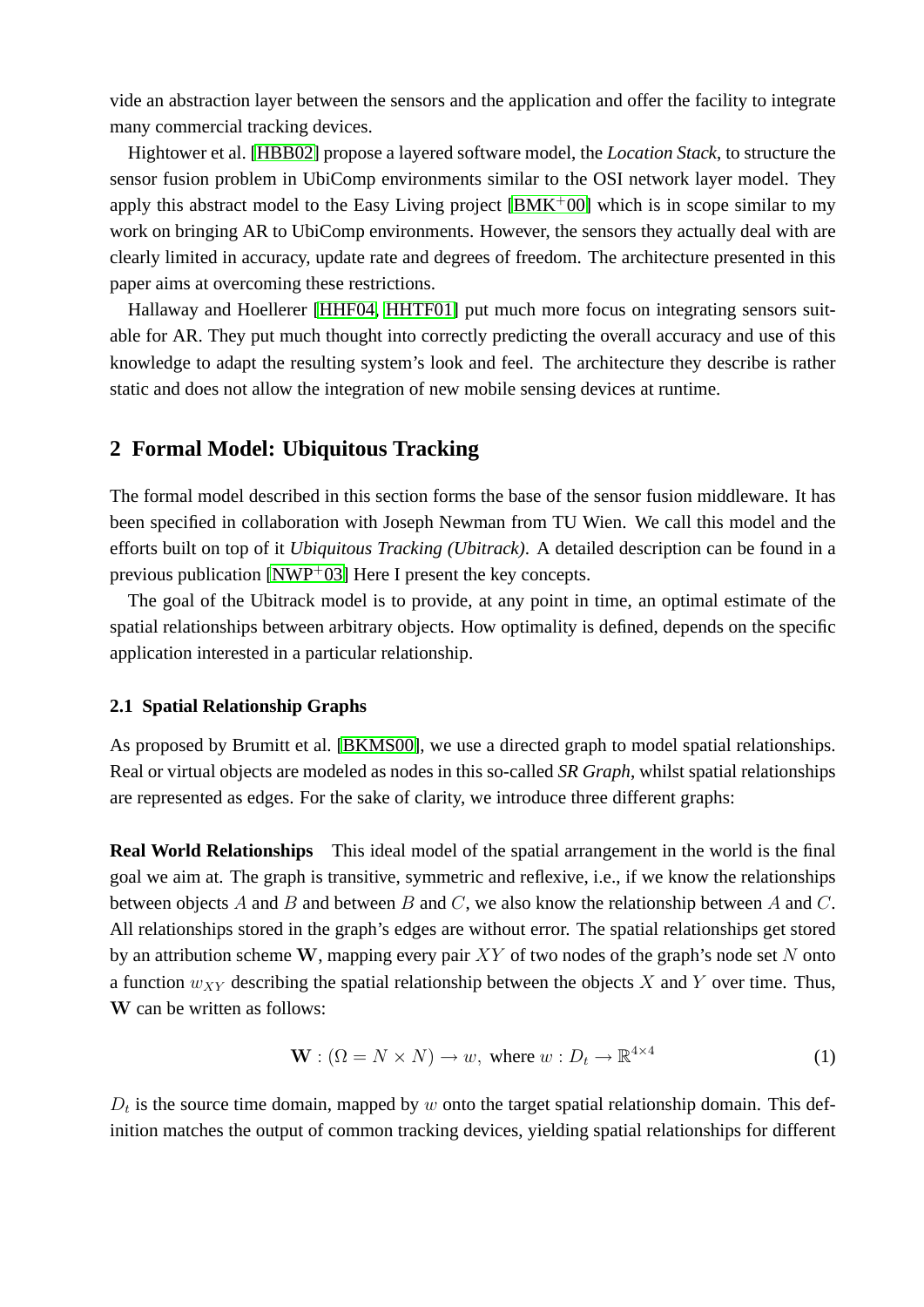points in time. An example of a simple real world relationship graph consisting of three nodes is shown in figure  $1(a)$ .

**Measured Relationships** Unfortunately, only an omniscient observer has all data of the real world SR graph. Most often, we only have a few measurements of relations between some objects. Therefore, we introduce a measurement graph containing all given knowledge from sensors in the system. Again, we define an attribution scheme, P, and functions  $p_{XY}$ :

$$
\mathbf{P} : (\Phi \subseteq N \times N) \to p, \text{ where } p : D_t \to \mathbb{R}^{4 \times 4} \times \mathcal{A}
$$
 (2)

Note that  $p$  is a multivalued function, yielding not only the spatial relationship between two objects at a given time, but also a set of *attributes* A describing the quality of the underlying measurements. Thus, descriptions of parameters such as the accuracy according to a specific error model, the monetary cost of a particular measurement, the update rate between subsequent measurements or the delay between the physical state and the availability in the system (lag time) can all be encapsulated in the measurement graph. Figure [1\(b\)](#page-4-1) shows the graph of a three object example with some measurements.

**Inferred Relationships** The measurement graph just introduced is, in general, neither symmetric nor transitive. To make any use of aggregated data of multiple sensors, thus allowing our system to overcome the usual restrictions of single sensor systems, we have to *infer* spatial relationships based on our knowledge of the world's physical properties. These inferences get modeled in a third graph, which is actually the only graph of practical relevance: the inference graph. Its definition is similar to the measurement graph's:

$$
\mathbf{Q}: (\Psi \subseteq N \times N) \to q, \text{ where } q: D_t \to \mathbb{R}^{4 \times 4} \times \mathcal{A}
$$
 (3)

We can construct the inference graph by starting with a copy of the measurement graph. We subsequently use data stored in the graph in combination with knowledge of the world's physical properties in order to infer new spatial relationships. For example, if we know some relationship between objects  $A$  and  $B$ , the time they were taken and the accuracy of these measurements, we can use a movement model to configure a Kalman filter [\[WB01\]](#page-11-11) that can provide an estimate of the spatial relationship between objects  $A$  and  $B$  at any point in time. We model this by adding a new edge AB and the corresponding function  $q_{AC}^e$  to the graph.  $q_{AB}^e$  gets derived from the function  $p_{AB}$ and the Kalman filter equations. An example constructed from the measurement example in the last paragraph with lag times as attributes and some new inferred edges  $q^e$  is shown in figure [1\(c\).](#page-4-2)

## <span id="page-3-0"></span>**2.2 Finding Optimal Paths: The Evaluation Function**

To serve multiple applications with varying requirements simultaneously, we introduce a so-called *evaluation function* that works on the attributes of the SR graph's edges. The evaluation function maps a path onto a real positive number, with the additional convention that a lower number signifies higher suitability for the application giving the specific function.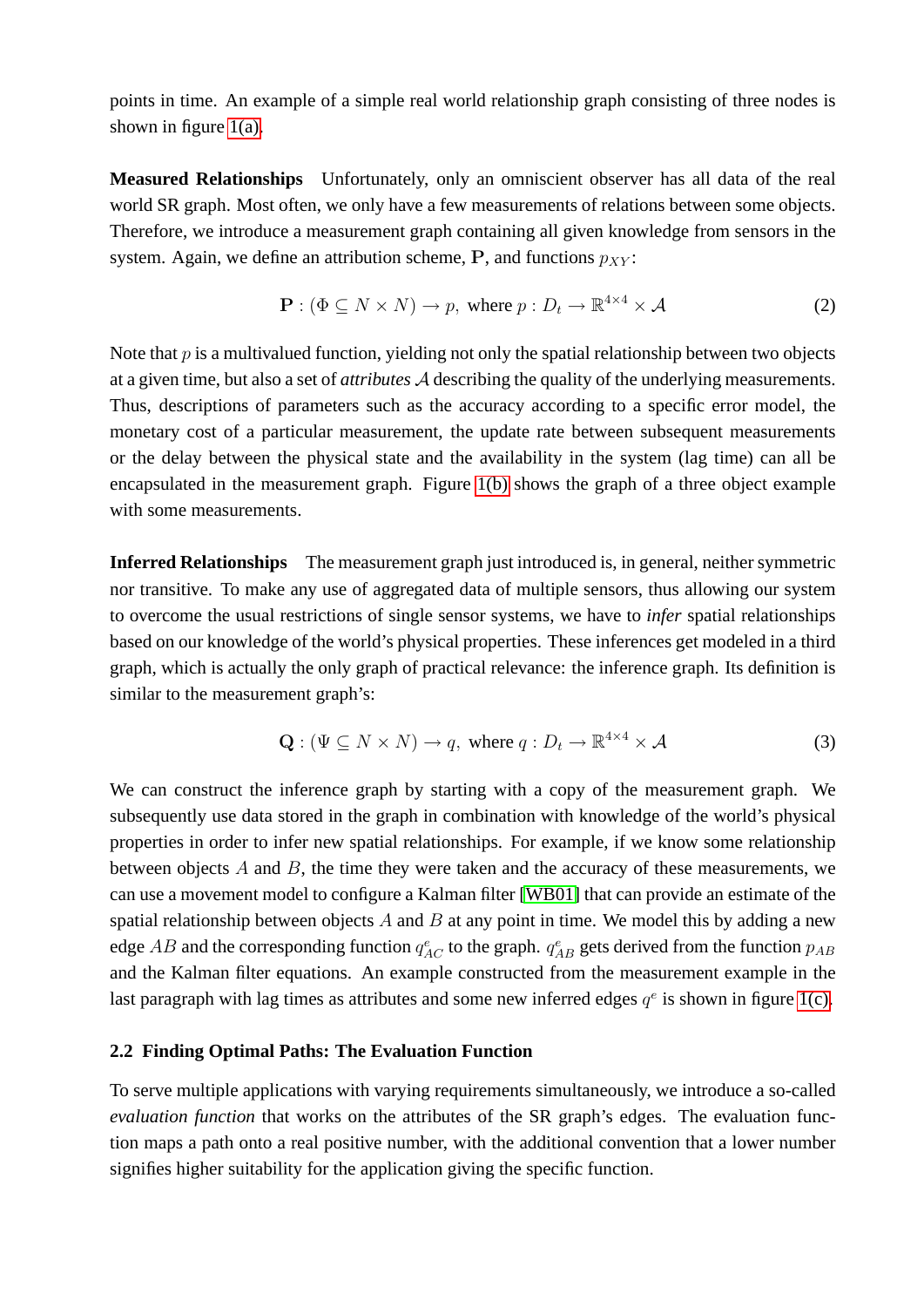<span id="page-4-2"></span><span id="page-4-0"></span>

<span id="page-4-1"></span>

Figure 1: Examples of spatial relationship graphs

This results in a generic algorithm for choosing an optimal inference between two arbitrary objects X and Y: First, we search all paths between X and Y, second, we compute the value of the evaluation function for every such path and select a path with the lowest value, i.e. the "best" path for the application corresponding to the current evaluation function. To make this approach possible, we have to provide algorithms for three things:

- **Transitivity of spatial relationships:** Given the spatial relationship between object A and B and the relationship between B and C, compute the relationship between A and C. This is fairly simple, for the  $4 \times 4$  homogeneous matrix representation of spatial state commonly used in AR, this is done by a simple matrix multiplication.
- **Transitivity of attribute sets:** Given the attribute sets of edges AB and BC, compute the attribute set of the edge  $AC$  representing the spatial relationship derived in the previous step. This can be a much more complex task. In the case of attributes describing the error of measurements or inferences this leads to solving equations for error propagation, prerequisiting a careful choice of a suitable error model. It may be possible that the application requesting the relationship  $AC$  is not interested at all in a subset of the attributes. Then the members of this subset need not be computed explicitely, it suffices if they are somehow taken into account by the evaluation function.

**Symmetry:** Given a directed edge AB, compute the inverse edge BA. Again, for the spatial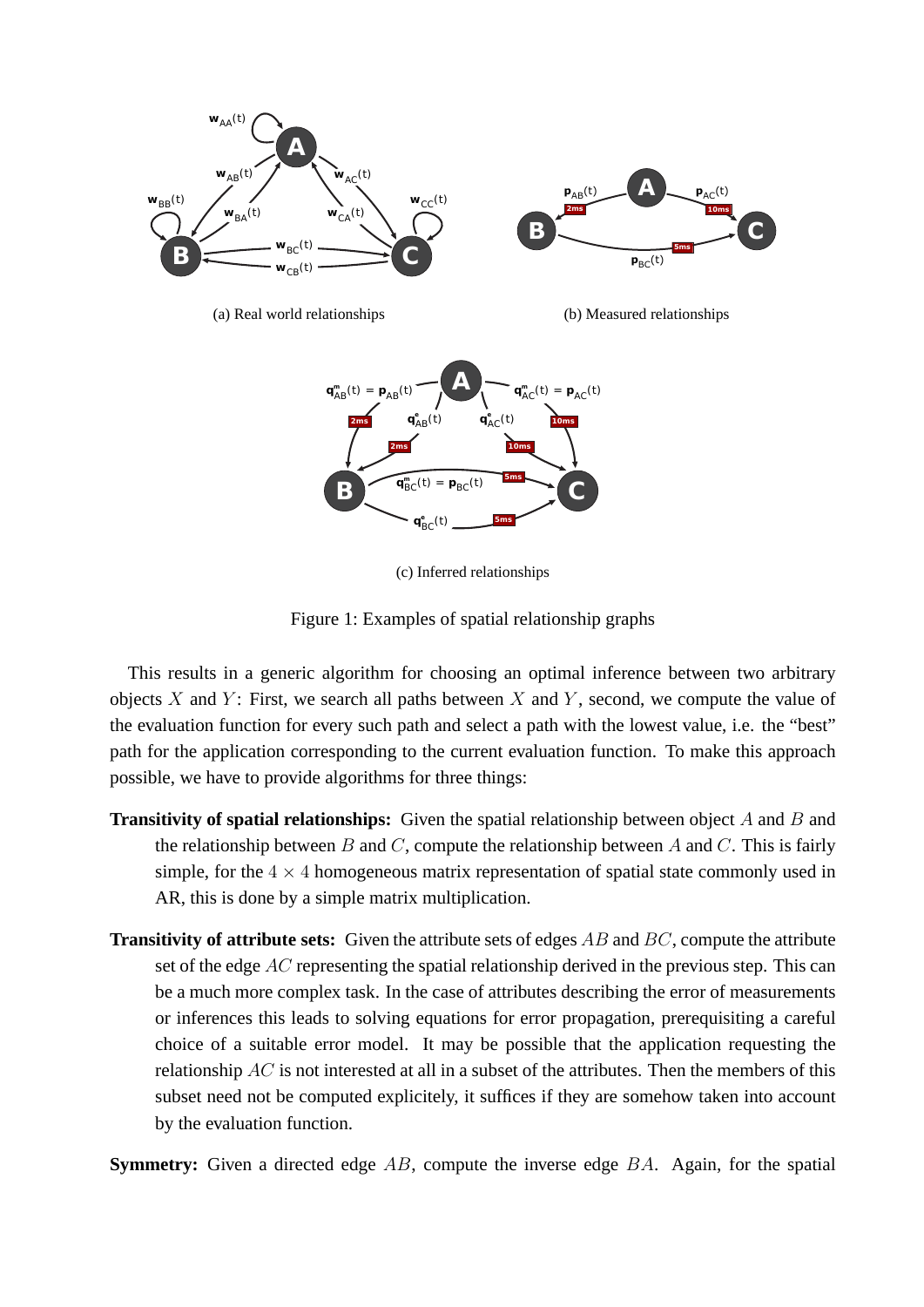relationship this is fairly simple, in case of the homogeneous matrix it leads to a simple inversion. For the attribute set, we can make essentially the same observations as with the transitivity of the attribute set – inverting edges is a complex task. If we want to reflect the numerical errors introduced by matrix inversion in the attribute subset describing the error of the inference, things get even more complex.

If these three algorithms are given for the chosen spatial state space and attribute set, we can use the formal model to successively compute spatial relations between all pairs of nodes which have a single or multiple paths as connection. Eventually, this leads to complete subgraphs of the inference graph for every connected component in the measurement graph. Note, however, that this will seldom occur in practice, as only transitivity paths that are needed by some applications will be set up. Once such a path is set up, it can be used to satisfy other applications' requests as well.

#### **2.3 Pathwise and Edgewise Evaluation Functions**

In general, the evaluation function is defined to be applied to complete paths. Thus, it would be necessary to first compute *all* paths between two nodes, and then apply the evaluation function to all of them. This *pathwise evaluation* can be an extremely costly task, as the number of paths is exponential in the number of nodes.

The problem gets much simpler if the evaluation function can be applied *edgewise*, i.e. if

$$
e(p) = \sum_{i=1}^{n-1} e(N_i N_{i+1})
$$
\n(4)

with p being the path consisting of the nodes  $N_1N_2 \ldots N_n$ . If the evaluation function is structured like that, we can assign every edge a weight based on its evaluation function's value and then use a standard shortest path algorithm to compute an optimal path from  $N_1$  to  $N_n$ .

# <span id="page-5-0"></span>**3 Distributed Implementation Concept**

Up to now, we have a formal model that allows us to uniformly describe multi sensor setups. However, we have not yet discussed the issues arising when this model should be transformed into a working implementation. In this section, I present a concept how the Ubitrack model can get implemented in a fully distributed fashion.

The key requirements for every implementation, be it distributed or centralized, are threefold. First, a representation of the complete SR graph must be stored. Second, it must be possible to compute an optimal path between all nodes in a connected component. Optimality is defined by an evaluation function provided by the application interested in the spatial relationship between the objects represented by the nodes at the path's ends. Third, it must be possible to add or remove nodes and edges at runtime, thus changing the graph's topology, in order to allow sensors and/or locatables to be added or removed and to allow new inferences to be made at runtime, leading to new edges.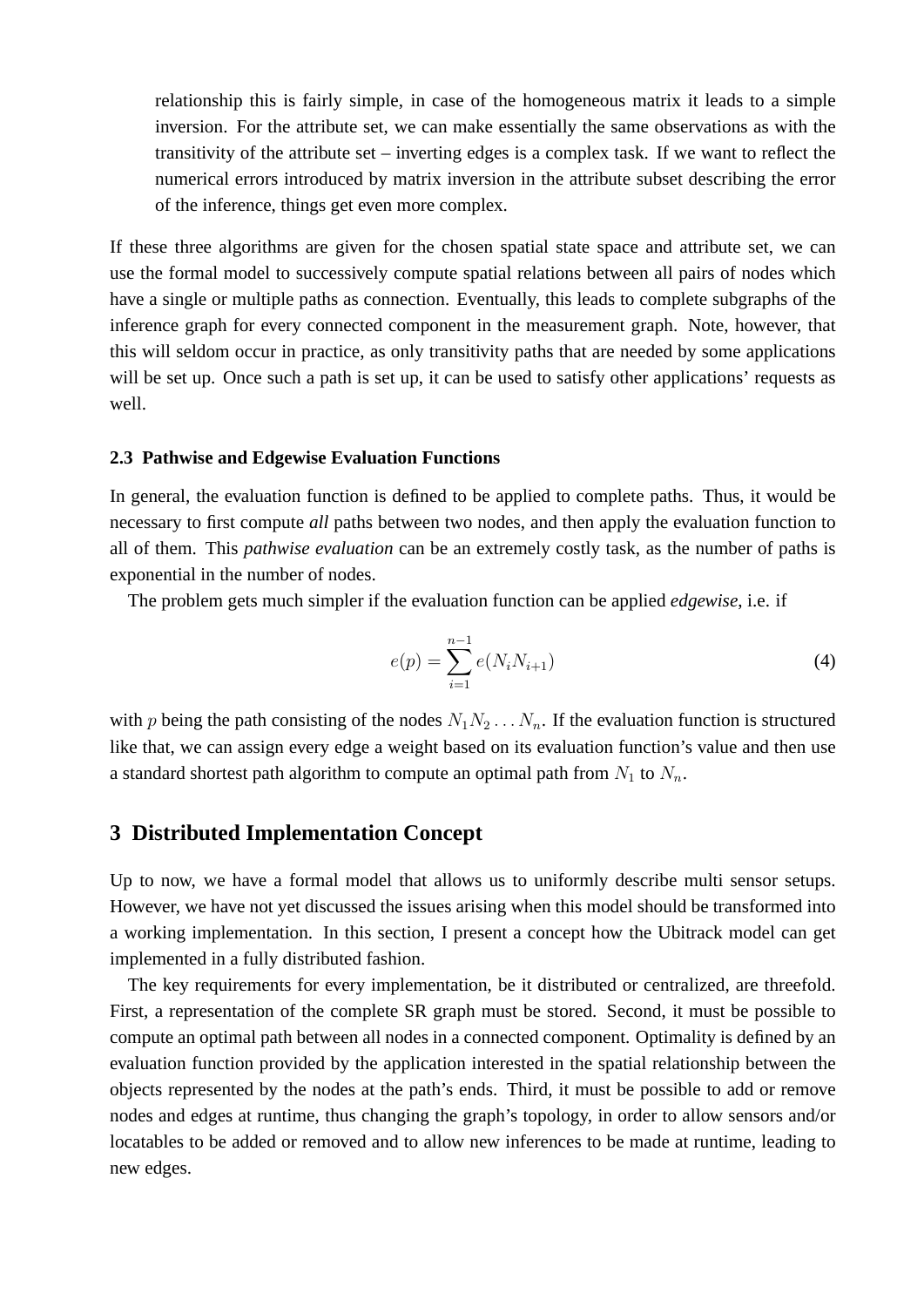If an implementation fulfills all these requirements, it can serve as an abstraction layer between the sensors and the application. In addition, multiple applications can be served simultaneously, as each can provide its own evaluation function to the implementation.

#### **3.1 A Peer to Peer Approach for Integrating Mobile Setups**

Reconsidering the vision of ubiquitous computing, an implementation should allow the integration of a vast amount of sensors, both mobile and stationary. Given the scenario of an intelligent environment equipped with sensing and display technology and enabling its users to naturally interact with the infrastructure, a centralized approach seems reasonable. A central server could hold the complete representation of the SR graph, fulfilling all search requests and eventually telling each application which sensor data it should aggregate.

The situation gets different if we assume that the users bring their own equipment such as cameras on their cell phones or wearable sensors woven in clothes into the stationary environment. I propose a fully distributed peer to peer approach. Although it is much more difficult to design and implement, I think the following advantages make a clear point for going in this direction:

- **Allowing ad-hoc connections between mobile setups:** If we treat every network node uniformly, we get ad-hoc connectivity between mobile setups for free. Thus, the computing infrastructure gets truly ubiquitous, even allowing two users meeting on the green field to use the sensors of their counterparts without any additional infrastructure.
- **Mobile setup is self-contained:** If a user has a mobile setup with more than a single sensor, he can get sensor fusion results without the involvement of a central infrastructure. In addition, the user has full control over the data his sensors gather, he can use it without giving it to anyone else. This enables privacy and security mechanisms.
- **No single point of failure:** In a centralized approach with a server in the stationary environment, a failure of the infrastructure renders all mobile and stationary sensing technology useless. This may lead to severe implications in case of an emergency, when sensors might be used to compute optimal escape routes. In the proposed distributed approach, parts of the overall sensor network can still be used, especially self-powered mobile setups.

## **3.2 Distribution Strategy**

The primary goal of the choice of distribution scheme was to minimize the replication of data, thus reducing consistency problems. Remember that every edge in the SR graph represents some spatial relationship between two objects in the real or virtual world. Thus, some software component, possibly getting data from some hardware sensor, corresponds to every edge. In consequence, the edges are distributed among all nodes of the underlying computer network. An example with four network nodes is shown in figure [2.](#page-7-0)

The distribution scheme now works as follows: every network node constructs the subgraph of the SR graph consisting of all edges (and their adjoint SR graph nodes) representing software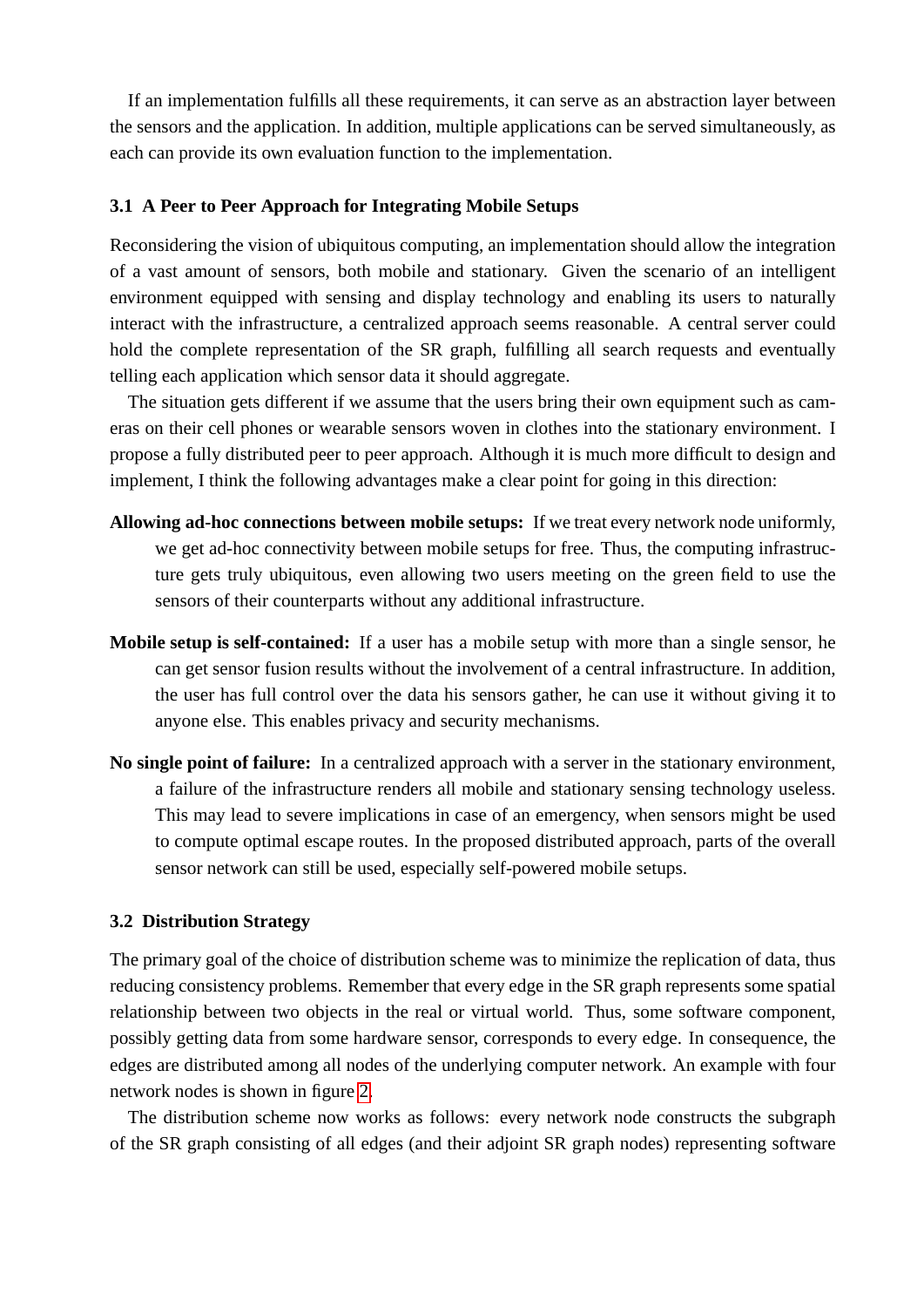

<span id="page-7-0"></span>Figure 2: Logical SR graph. Every edge represents spatial data which is obtained by software and/or hardware components distributed among different hosts.

components running locally on the network node. In addition, every network node scans the network for other network nodes having edges with SR graph nodes that are also available locally. Once these are found, the SR graph nodes get duplicated and edges with zero weight are inserted between the SR graph node copies. Figure [3](#page-7-1) shows this process for the example setup.



<span id="page-7-1"></span>Figure 3: Distributed storage of SR graph. The dashed red edges have zero weight in a path search.

Finding adjoint SR graph nodes can be done with standard service discovery techniques, mostly based on directory services or broadcasts.

## **3.3 Searching Optimal Paths**

As mentioned above, a pathwise evaluation function is computationally expensive. This is even more true for distributed setups, therefore from now on I assume that we are given an edgewise evaluation function. In consequence, we have to do a shortest path search in the distributed representation of the SR graph.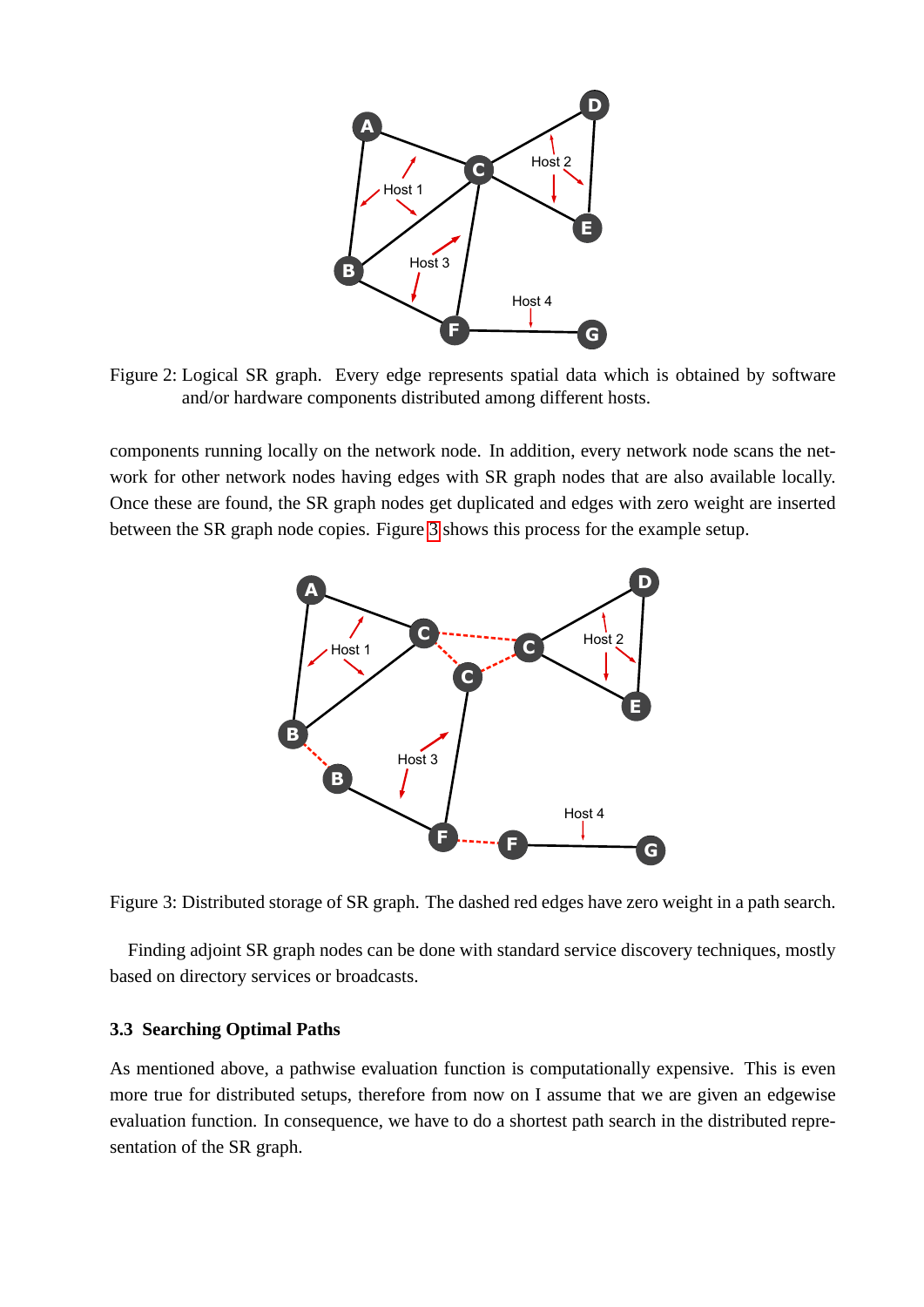Two classes of shortest path algorithms exist: Dijkstra's algorithm [\[Dij59\]](#page-10-5) works in a greedy fashion and iterates over the nodes, whereas the Bellman-Ford algorithm iterates over the path length from source to destination. The latter approach is suited much better to a distributed implementation based on message passing.

Lynch [\[Lyn96\]](#page-11-12) presents an asynchronous variant of the Bellman-Ford algorithm, including an analysis of its time and message complexity. This algorithm has been the basis of the distributed path search described in the remainder of this section. It has been used as the primary routing algorithm in the ARPANET. Indeed, finding routes in computer networks is conceptually very similar to the problem of finding optimal paths in a SR graph.

**Prerequisites** For the algorithm to work, some assumptions must be made that in general do not harm the flexibility of the formal model discussed above. First, an edgewise evaluation function must be given. Second, every node in the SR graph must have a globally unique identifier. Usually this can be ensured by a concatenation of the network node's globally unique MAC address with a local identifier. In case of sensors detecting the spatial relationships between some unidentifiable objects, some bootstrapping mechanism has to be provided. This is ongoing work, for now we assume that every sensor and locatable can be identified uniquely. Third, it must be possible to detect the network node that hosts a specific SR graph node. This can be done by standard service discovery techniques which are beyond the scope of my work. In the current implementation I rely on MacWilliams' work on the DWARF middleware [\[Mac03\]](#page-11-13). Fourth, we assume the SR graph to be undirected, which can be assured by the symmetry algorithm required in section [2.2.](#page-3-0)

**Distributed algorithm** The distributed path search starts at the source node in the SR graph, thus at some network node hosting a copy of this object, which is found by service discovery. The application requesting an optimal path has to provide an evaluation function operating on the edges' attribute set. Conceptually, the code for this function has to be passed along the network nodes the path search proceeds, in practice, an identifier and some parameters of a predefined set of evaluation functions should suffice.

The path search gets assigned a unique *search ID*, and each SR graph node has to store the so far minimum distance to the source node of this specific search request. It gets initialized with a value of 0 for the source node and  $+\infty$  for every other node, i.e. if a node gets a search ID for the first time, it assumes its current distance value for this ID to be  $+\infty$ .

The start node now passes a search request including the target node, a search ID, the evaluation function and its current minimum distance to the start node along all adjoint edges. Subsequently, every node getting such a message computes the evaluation function's value of the incoming edge. If the sum of the incoming minimum distance and this value is smaller than the currently stored minimum distance value, the local minimum distance gets updated and the node at the other end of the incoming edge gets stored as predecessor on the shortest path to the source node.

Messages with the new minimum distance value are passed to all adjoint edges except the one being used for the incoming message. The algorithm terminates if the target node is reached. It sends back acknowledgement messages including the new minimum distance to the source node.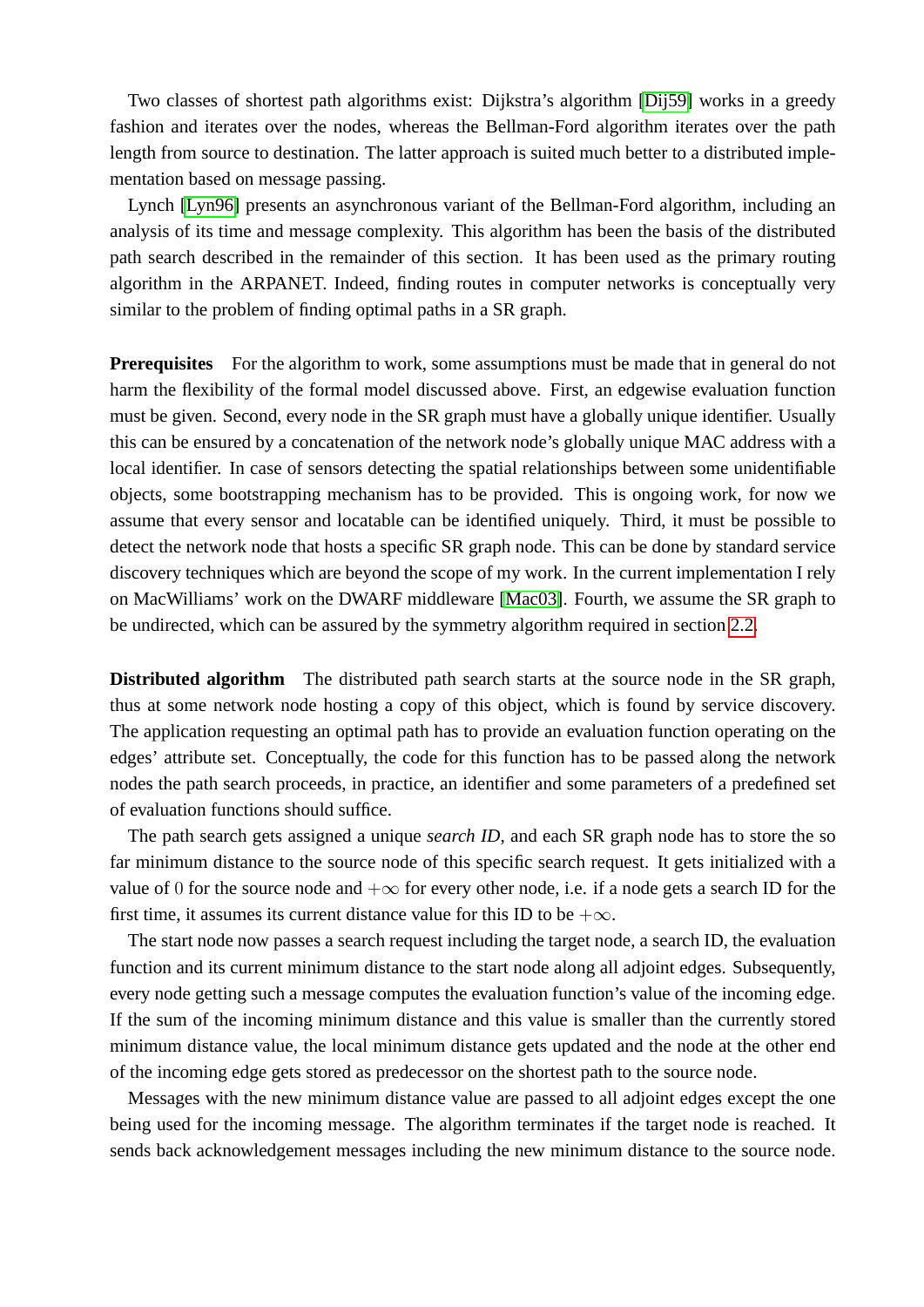If acknowledgement messages have been passed back as response to messages triggered by an updated minimum distance to a node via all edges, the node sends an acknowledgement message back to the node the search request came from. These messages can also be used to transfer the SR graph nodes the optimal path consists of.

**Complexity Analysis** The modifications made to the original algorithm as discussed by Lynch just increase the constant factors of the single steps' time and message complexity, thus the time complexity is still  $O(n^{n+1}(l+d))$  and the message complexity is  $O(n^n m)$ , with n being the number of nodes and  $m$  being the number of edges in the SR graph,  $d$  being the time to pass a single message and l being the local processing time.

A synchronized variant of this algorithm brings down the time complexity to  $O(n - 1)$  and the message complexity to  $O((n-1)m)$ . However, the constant factor introduced by synchronizing the distributed processes may be prohibitively large for real world setups.

# <span id="page-9-0"></span>**4 Current Status**

Currently, a first implementation [\[Bey04\]](#page-10-6) is running on a small scale. It is based on the DWARF middleware  $[BBK^+01]$  and extends its functionality with the distributed path search just described. As such, it currently uses SLP [\[GPVD\]](#page-11-14) without directory agents, thus restricting service location to a single broadcast subnet.

We have tested the path search on setups consisting of up to five network nodes and 50 SR graph nodes and achieved path search running times in the range of a second. We assume that the topology of the SR graph and the attributes describing the measurement and inference qualities do not change often compared to the spatial relationships of tracked objects. Therefore, we compute a path only once and consequently set up a *data flow component* that constantly aggregates the spatial data along the precomputed path. To handle infrequent changes in the graph's topology and the attributes, we periodically repeat the optimal path search for all applications still using a queried relationship. Thanks to the two-step communication setup, runtime behavior of our implementation has an efficiency comparable to that of static setups, being fast enough for AR applications, with a low probability of delivering suboptimal results due to the periodic recalculations.

# **5 Conclusions and Future Work**

The formal Ubitrack model seems to be a viable solution to the multi sensor fusion problem arising when making AR applications mobile. It allows the modeling of almost arbitrary setups. The distributed implementation concept discussed in this paper allows a peer to peer solution, letting mobile setups participate seamlessly in Ubitrack setups. In addition, it allows every user to exert full control over all sensors he is carrying with him, a very important issue from a privacy and security viewpoint.

We are currently working on several areas necessary for large scale deployment of the Ubitrack ideas. First, the exponential running time of the path search makes it necessary to consider opti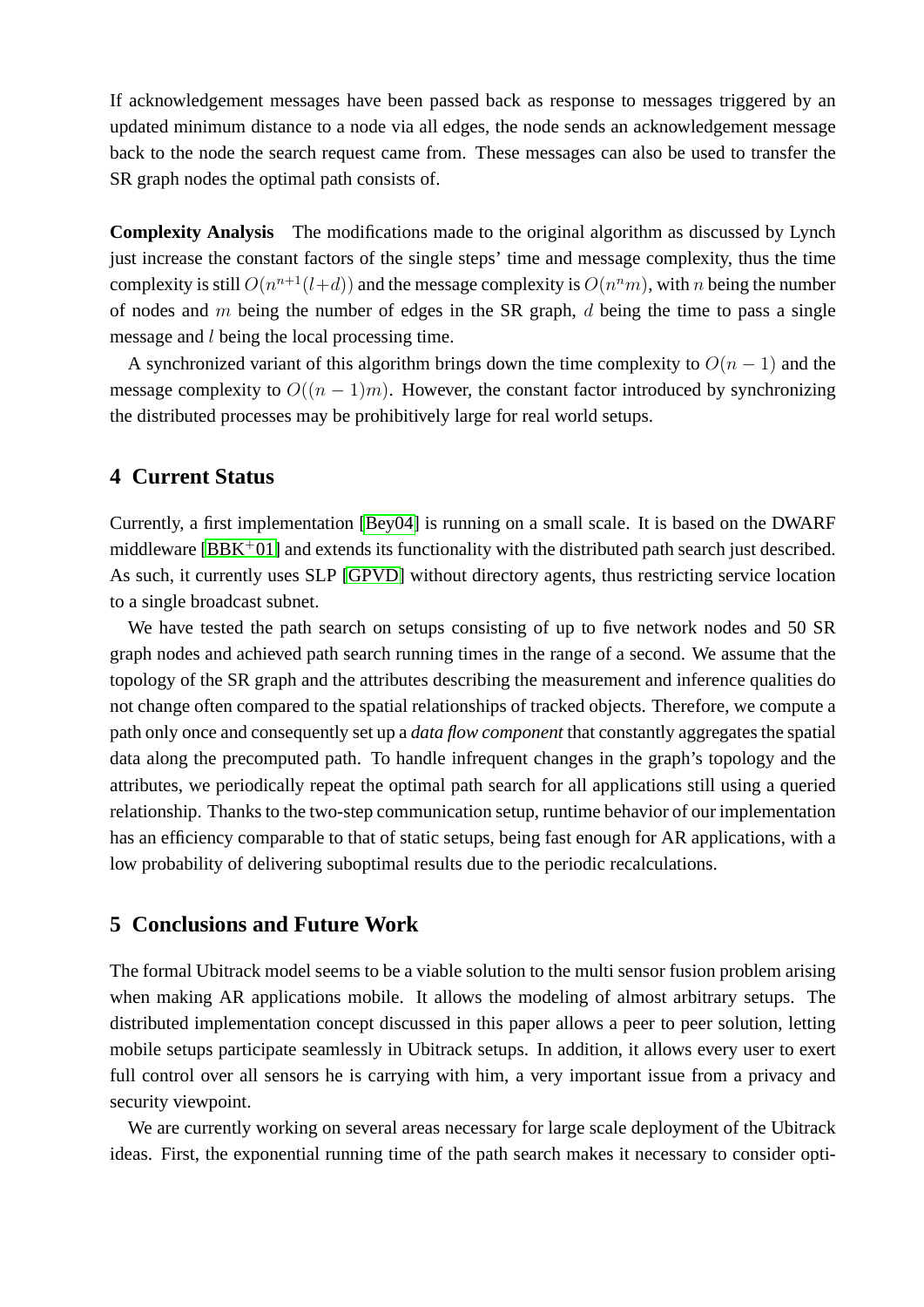mization possibilities. Similar to the Internet, where routing protocols have exponential running time and work in practice nevertheless, we can incorporate knowledge about the real world to reduce the number of nodes that need to be considered for a specific search request. For example, we can assume most queries to be rather local, i.e. restricted to a single room. The number of nodes inside such a small entity is clearly limited. For large scale queries, it seems reasonable to aggregate several nodes into *supernodes*, thus introducing a hierarchy. In addition, we might use contextual information to further reduce the search space, by just taking into account sensors having data matching the current context.

Second, we consider how to identify so-called *anonymous* nodes, i.e. things that are observed by some tracker without any knowledge of their identity. This case is of particular use for natural feature based optical trackers.

Third, the validity of the Ubitrack formal model needs to be proven by showing how existing multi sensor setups can be modeled with it, and that an implementation of the formal model based on the distributed implementation concept is indeed as fast in its runtime behavior as static setups.

## **Acknowledgements**

This work was supported by the Deutsche Forschungsgemeinschaft, project DySenNetz (KL1460/1- 1). I thank Gudrun Klinker, Joseph Newman, Dieter Schmalstieg, Asa MacWilliams, Martin Bauer, Thomas Pintaric, Dagmar Beyer, Daniel Pustka and Franz Strasser for valuable discussions on the formal Ubitrack model and a joyful collaboration on trying to get things work.

# **References**

- <span id="page-10-0"></span>[BBK<sup>+</sup>01] M. Bauer, B. Bruegge, G. Klinker, A. MacWilliams, T. Reicher, S. Riss, C. Sandor, and M. Wagner. Design of a component-based augmented reality framework. In *Proc. of 2nd IEEE and ACM International Symposium on Augmented Reality (ISAR 2001)*, New York, NY, USA, October 2001.
	- [Bey04] D. Beyer. Construction of decentralized data flow graphs in ubiquitous tracking environments. Master's thesis, Technische Universität München, 2004.
- <span id="page-10-6"></span><span id="page-10-4"></span>[BKMS00] B. Brumitt, J. Krumm, B. Meyers, and S. Shafer. Ubiquitous Computing and the Role of Geometry. *IEEE Personal Communications*, pages 41–43, October 2000.
- <span id="page-10-2"></span>[BKZD04] M. Beigl, A. Krohn, T. Zimmer, and C. Decker. Typical sensors needed in ubiquitous and pervasive computing. In *Proc. of First International Workshop on Networked Sensing Systems*, Tokyo, Japan, 2004.
- <span id="page-10-3"></span>[BMK<sup>+</sup>00] B. L. Brumitt, B. Meyers, J. Krumm, A. Kern, and S. Shafer. EasyLiving: Technologies for intelligent environments. In *Proc. of 2nd Intl. Symposium on Handheld and Ubiquitous Computing*, 2000.
	- [Dij59] E. W. Dijkstra. A note on two problems in connexion with graphs. *Numerische Mathematik*, 1:269–271, 1959.
- <span id="page-10-5"></span><span id="page-10-1"></span>[FMHW97] S. Feiner, B. MacIntyre, T. Hoellerer, and A. Webster. A touring machine: Prototyping 3D mobile augmented reality systems for exploring the urban environment. In